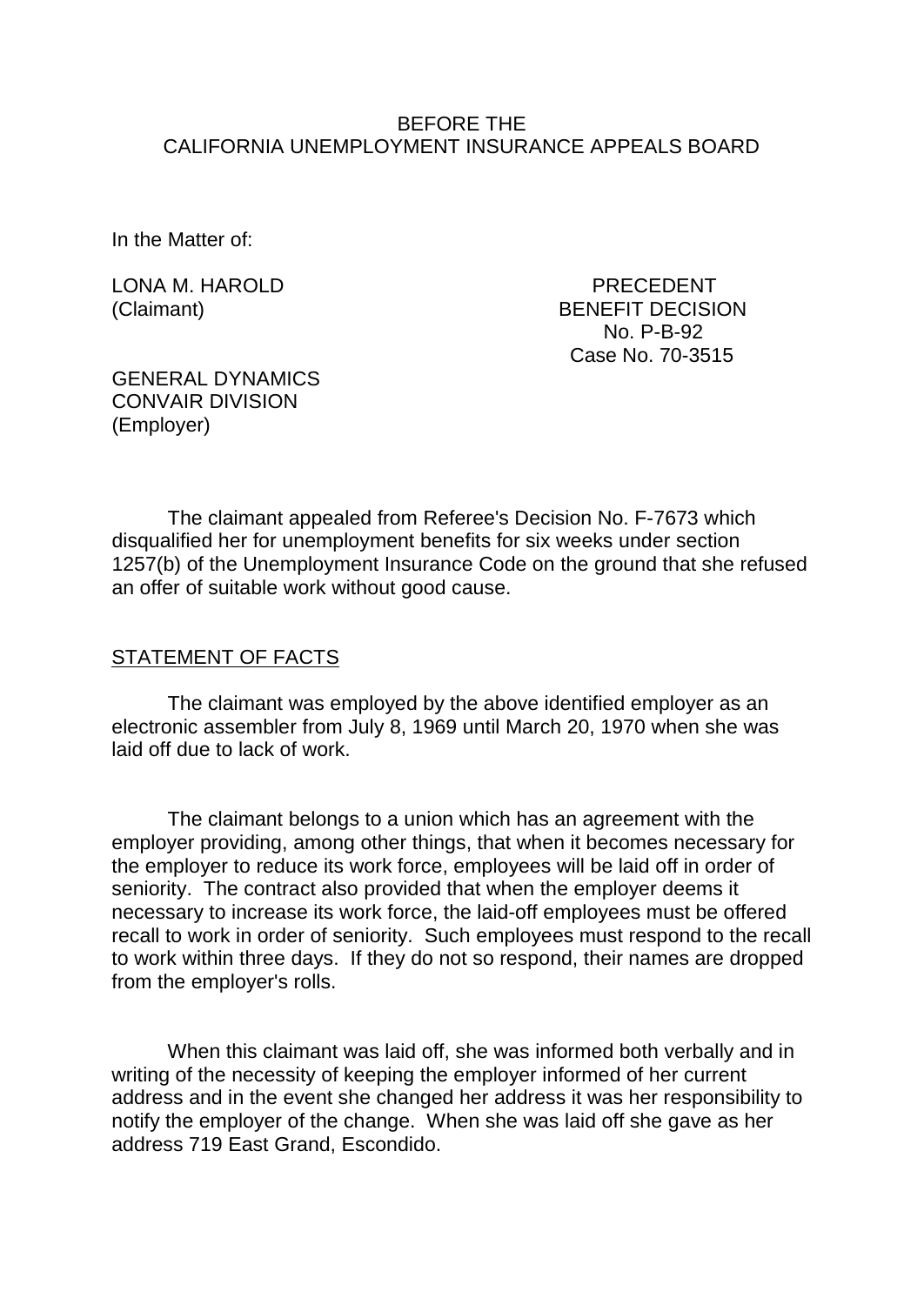Subsequent to her layoff, the claimant moved to Porterville, California. She testified that she gave a note to her supervisor on which she had written her address in Escondido as well as her new address in Porterville. She also testified that after she arrived in Porterville she mailed to the employer's personnel office a postcard containing her new address.

The employer's representative introduced as an exhibit the slip of paper the claimant's supervisor had received from her. This slip contained only the claimant's Escondido address. The employer's representative testified that the personnel office had never received any notice of a change of address from the claimant.

On April 7, 1970 the employer addressed a telegram to the claimant at her Escondido address informing her of her recall to work. No response to this telegram was received and the claimant's name was removed from the employer's roll subsequent to April 10, 1970.

# REASONS FOR DECISION

In deciding cases which come before us, we must be guided by the legislative policy enunciated in section 100 of the Unemployment Insurance Code. This policy states that unemployment insurance benefits are payable to those persons unemployed through no fault of their own.

This claimant's unemployment after March 20, 1970 was due to the fact that her employer had no work for her and she was unemployed through no fault of her own. However, the situation changed on April 7, 1970.

The employer was under a contractual obligation not only to offer this claimant work on that day but to hold the job for the claimant for at least three days. The claimant was obligated to keep the employer informed of her current address during the period of her unemployment. Had the claimant met this obligation, she would have been offered suitable work. Although she testified that she did meet her obligation to the employer in regard to notification of a change of address, the preponderance of the evidence establishes that she did not do so. Thus, she effectively precluded the receipt of the offer of work.